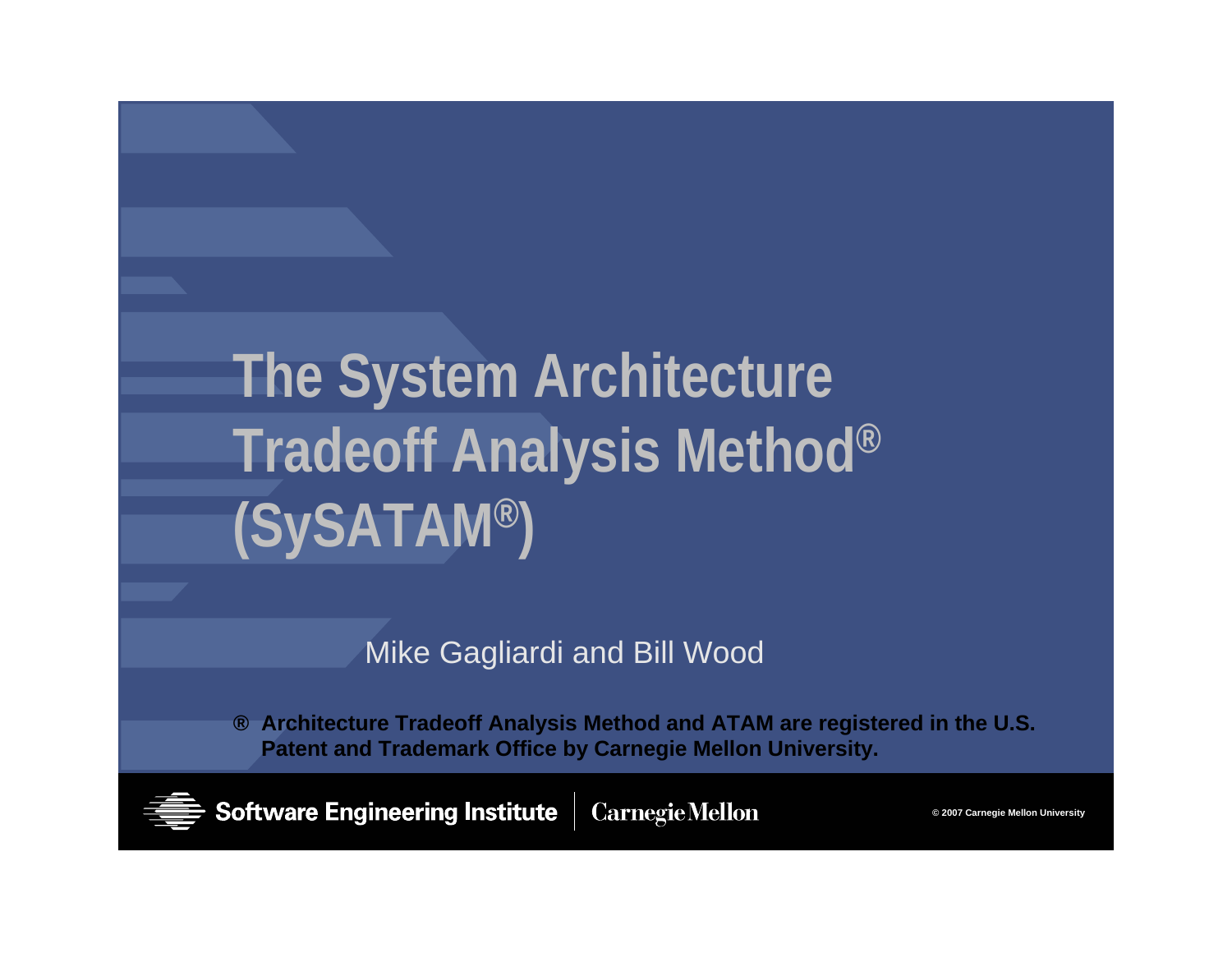### **Purpose of the System ATAM – 1**

The System ATAM is a method that helps stakeholders ask the right questions to discover potentially problematic architectural decisions (risks)

Discovered risks can then be made the focus of mitigation activities—for examples:

- changing architecture
- further analysis
- •extending prototyping.

Tradeoffs can be explicitly identified and documented

- Tradeoffs made already
- $\bullet$ Upcoming tradeoffs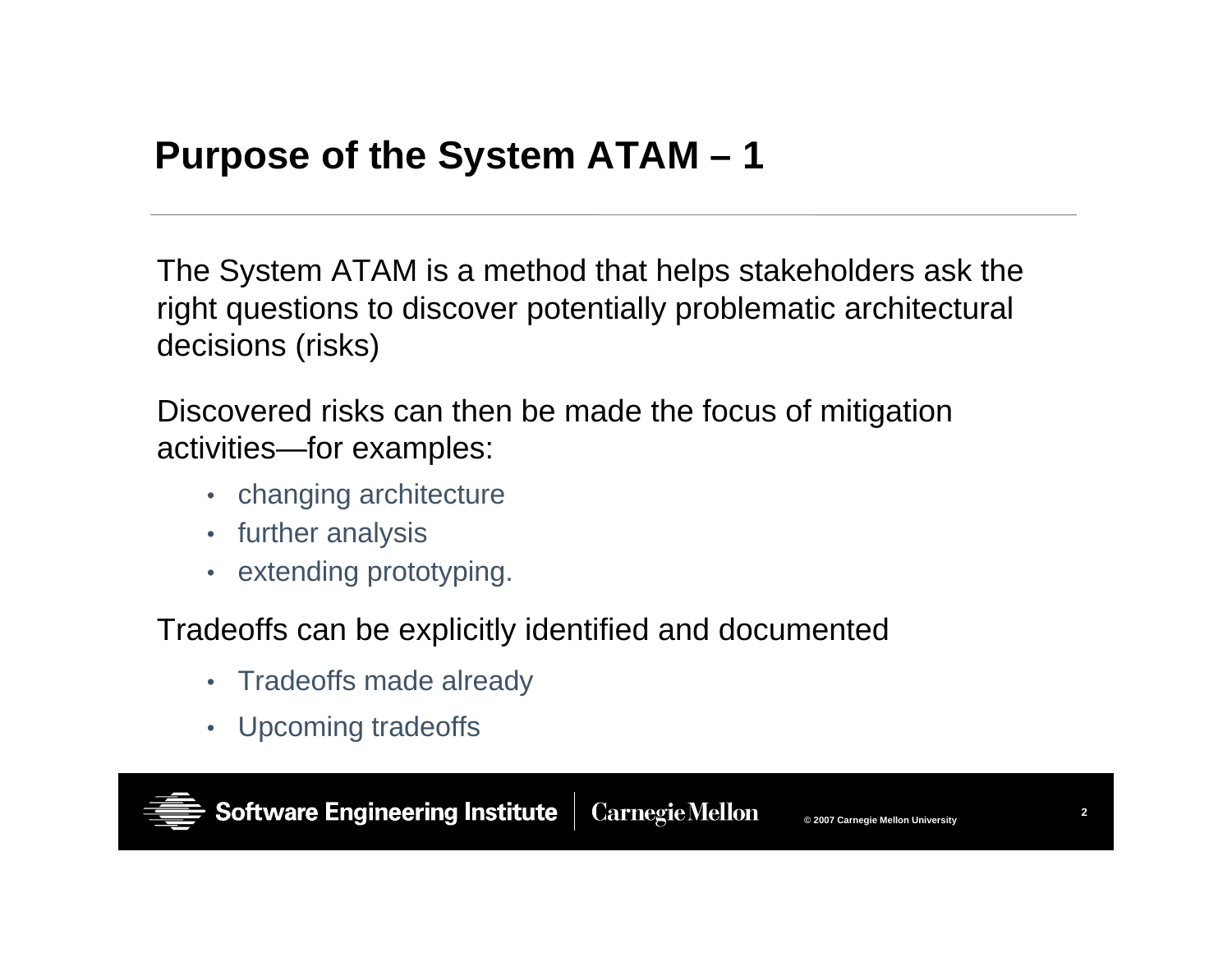### **Purpose of the System ATAM – 2**

The purpose is **NOT** to provide precise analyses. . . the purpose **IS** to discover risks created by architectural decisions.

We want to find *trends:* correlations between architectural decisions and predictions of system properties.

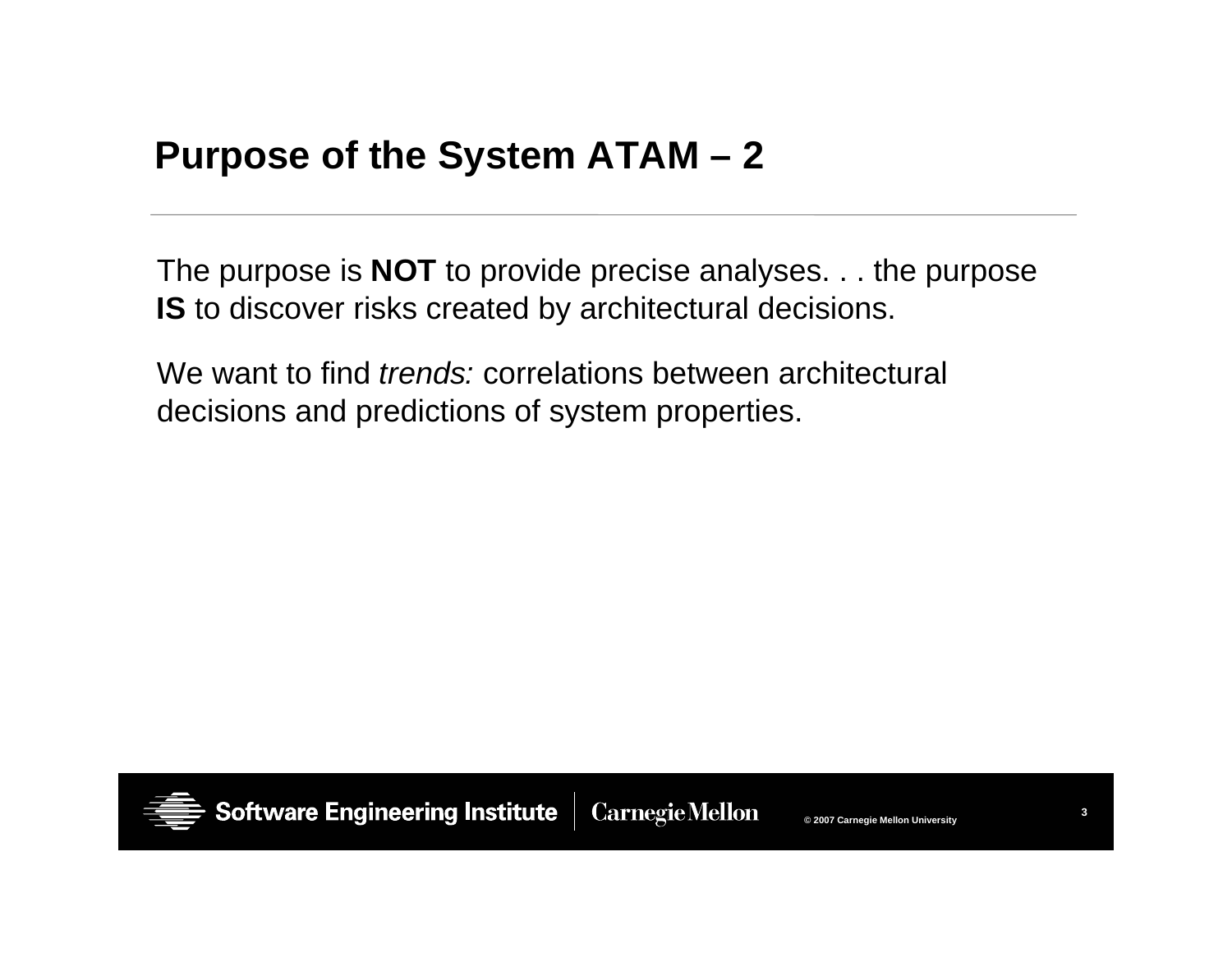### **Presentation Outline**

What is an ATAM?

### Similarities and Differences between ATAM and System ATAM

Highlights of Differences

Experiences and results

**Software Engineering Institute CarnegieMellon**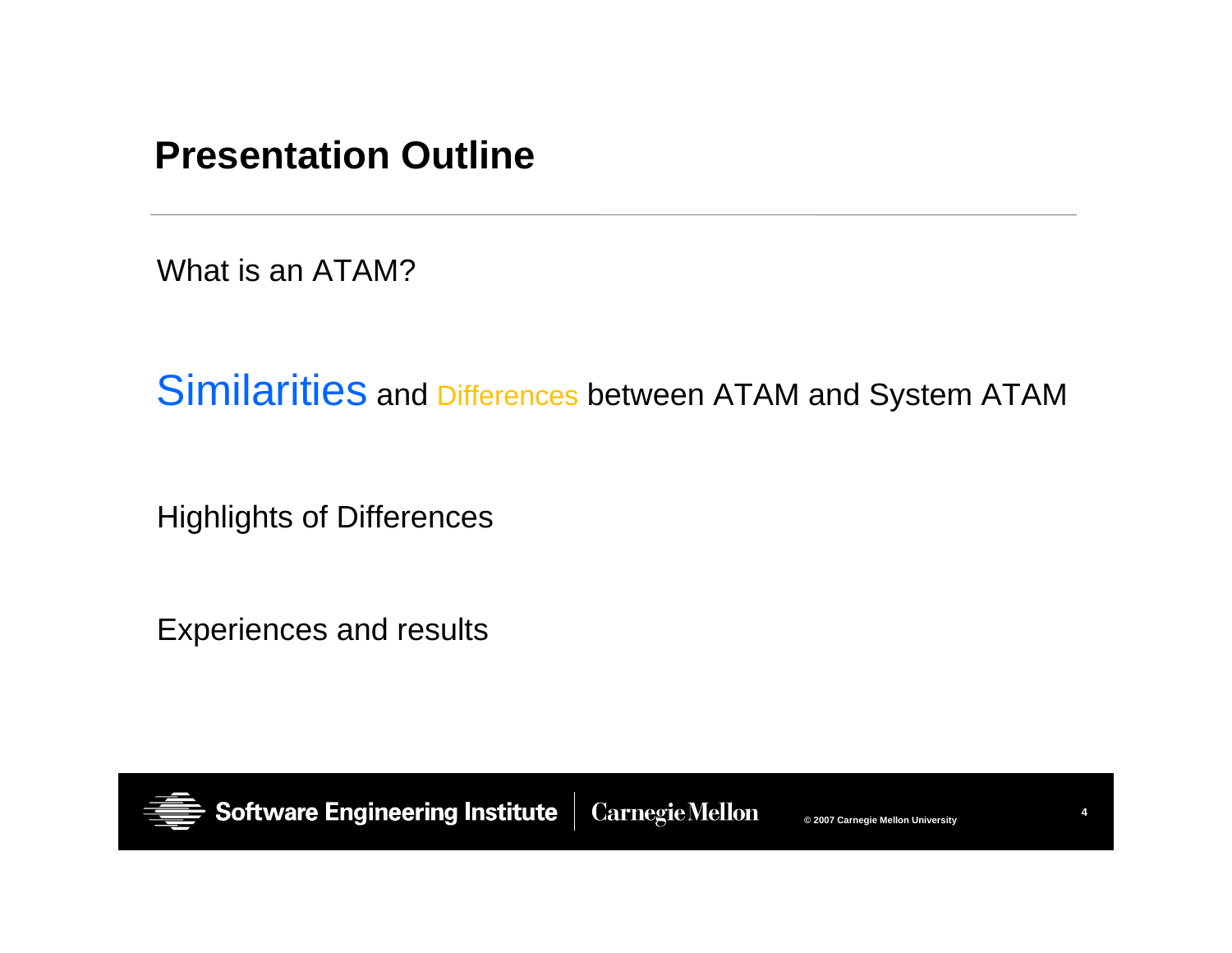### **Phase 2 – Stakeholders**

The following is a partial list of potential stakeholders:

software architect developer maintainertestersecurity expert safety expert project manager product line manager customer (buyers, acquirers) end user application builder mission specialist/planner system administrator **network administrator** service representative domain representative system architect device H/W expert

 integrator standards expert performance expert reliability/availability expert

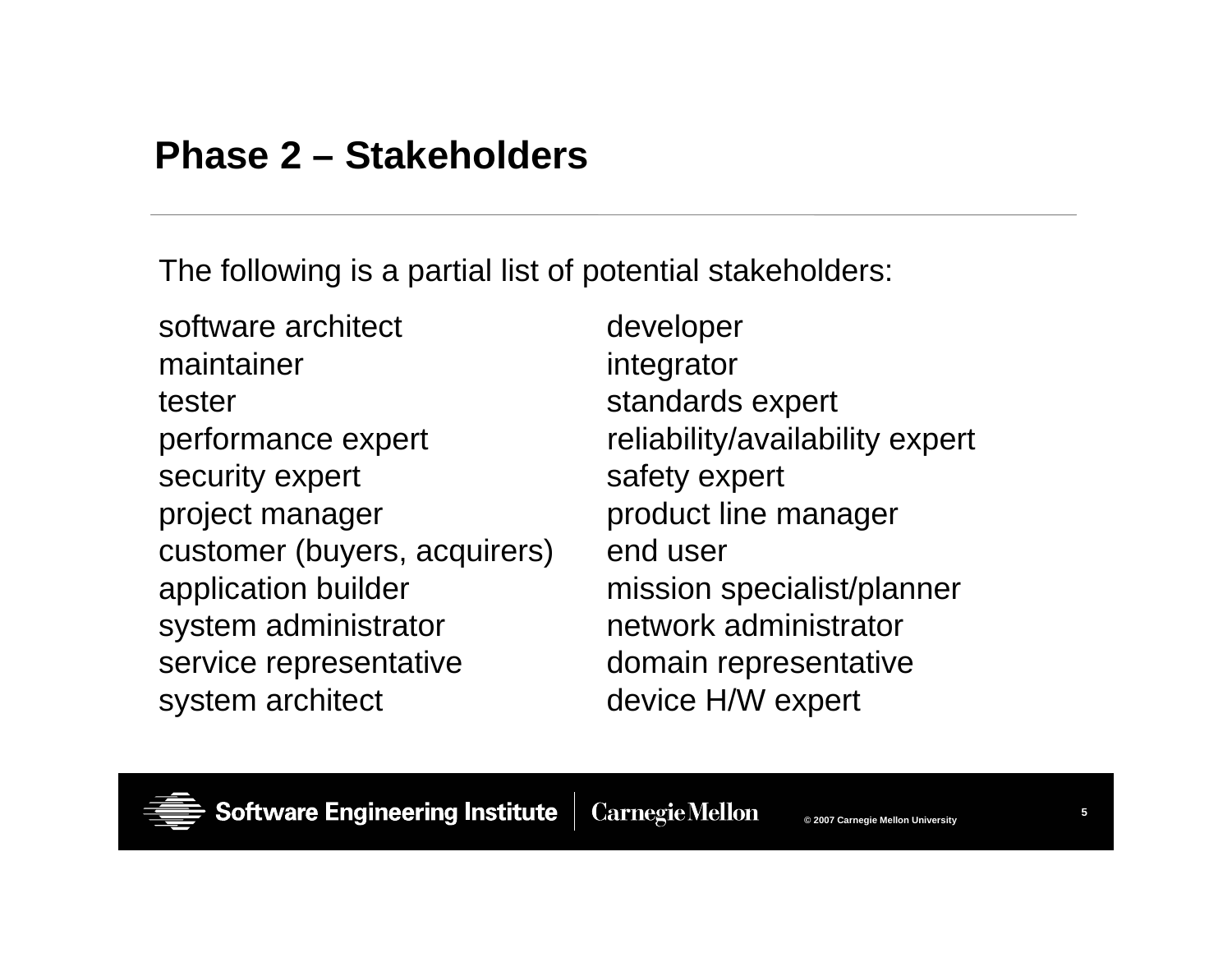### Process

- • Actors
	- sponsor (Program management) and architects (6)
	- Lead Evaluator has lead evaluator training
	- $-$  Evaluation team (4)- all have taken ATAM training courses
	- Stakeholders (20)

### **Schedule**

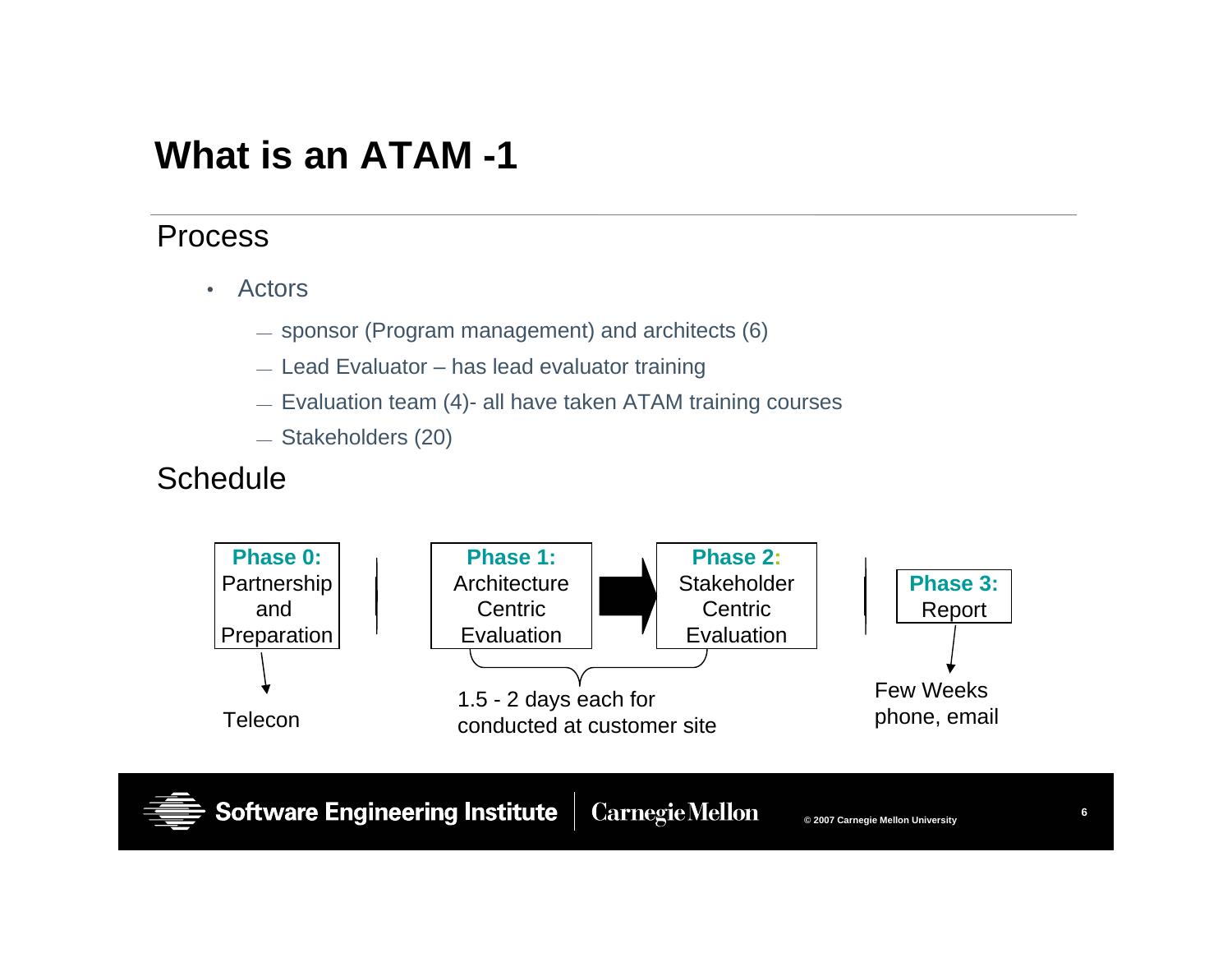#### Technical Basis

- Business and Mission Drivers
	- New threats, capabilities, technology, automation, legacy
	- Scalability, schedules, budgets, joint, coalition, FMS
- There is a documented software architecture (SAD, UML Diagrams)
	- Multiple viewpoints, views, framework
- Quality attributes are the architecture drivers
	- Performance : avoid too slow, too late, bottlenecks
	- Availability : avoid fragility due to failures
	- Security : avoid spoofing, unauthorized access

•

- Usability : avoid operator overload
- •
- Sustainability : avoid hard to update functions and new COTS
- •Interoperability, scalability, extensibility etc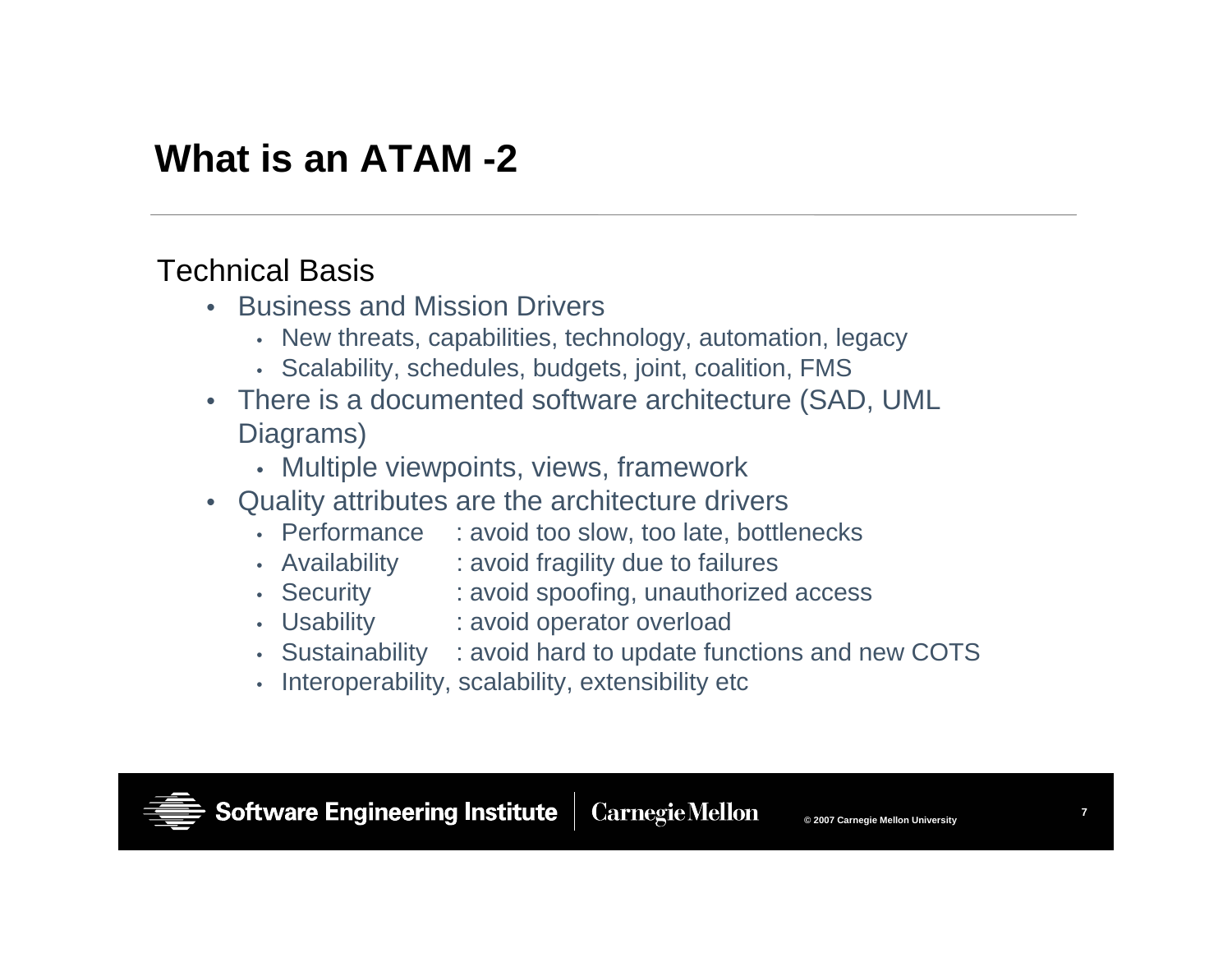### Technical Basis (Continued)

- • Scenarios represent the quality attributes
	- Stimulus, environment, response
	- " A tank commander's COP shows an identified threat, he has authorization to engage the threat, when it comes within his range he conducts a successful engagement and reports it via the COP".
	- $-$  Elicited in a meeting with stakeholders (or from previous QAW)
- $\bullet$ Architectural approaches can be identified and analyzed

Passive and active redundancy, publish/subscribe, client/server, reliable protocol

- Architectural Decisions
	- $-$  Provide a tool to assist with mapping spectrum allocation to force structure
	- $\hspace{0.1mm}$  Break down a system into components for transportation
	- Use a proxy-based pub/sub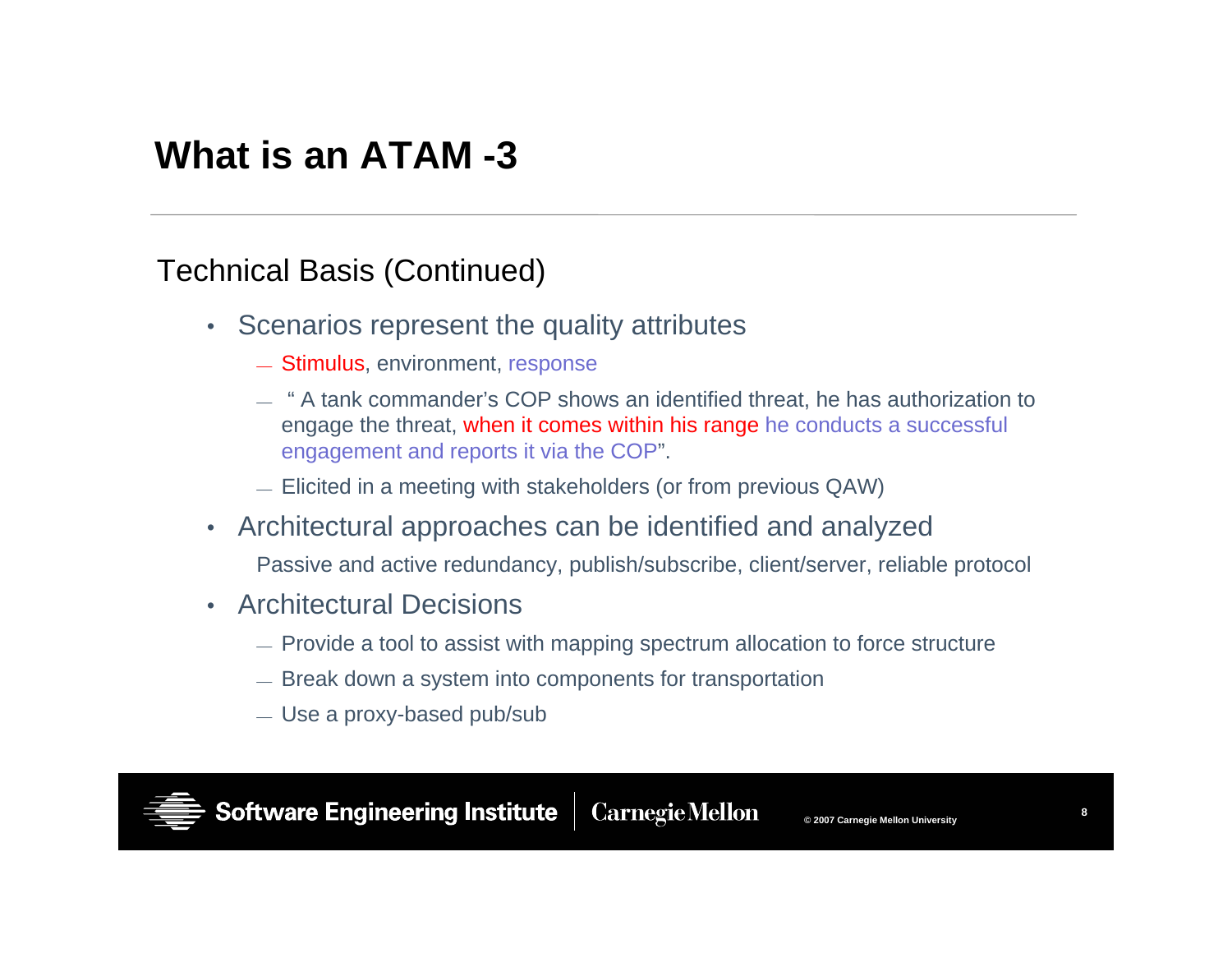#### Technical Basis (Continued)

- $\bullet$  Walking scenarios through the software architecture, and having the ATAM team and stakeholders probe the quality attributes exposes architectural risks and maps each risk to business drivers
- These risks can be "rolled up" into risk themes mapped to business drivers

#### Results- content

- $\bullet$ A number of scenarios (10 to 15) are analyzed and documented
- •Table of risks, trade-offs, programmatic issues, atta-boys
- $\bullet$ Rollup of the risks into risk themes

#### Results- documents

- $\bullet$ Summary Outbriefing after Stakeholder Phase (1 hour)
- •Report (50, 60 pages) of findings with an Executive Summary ( 2 pages)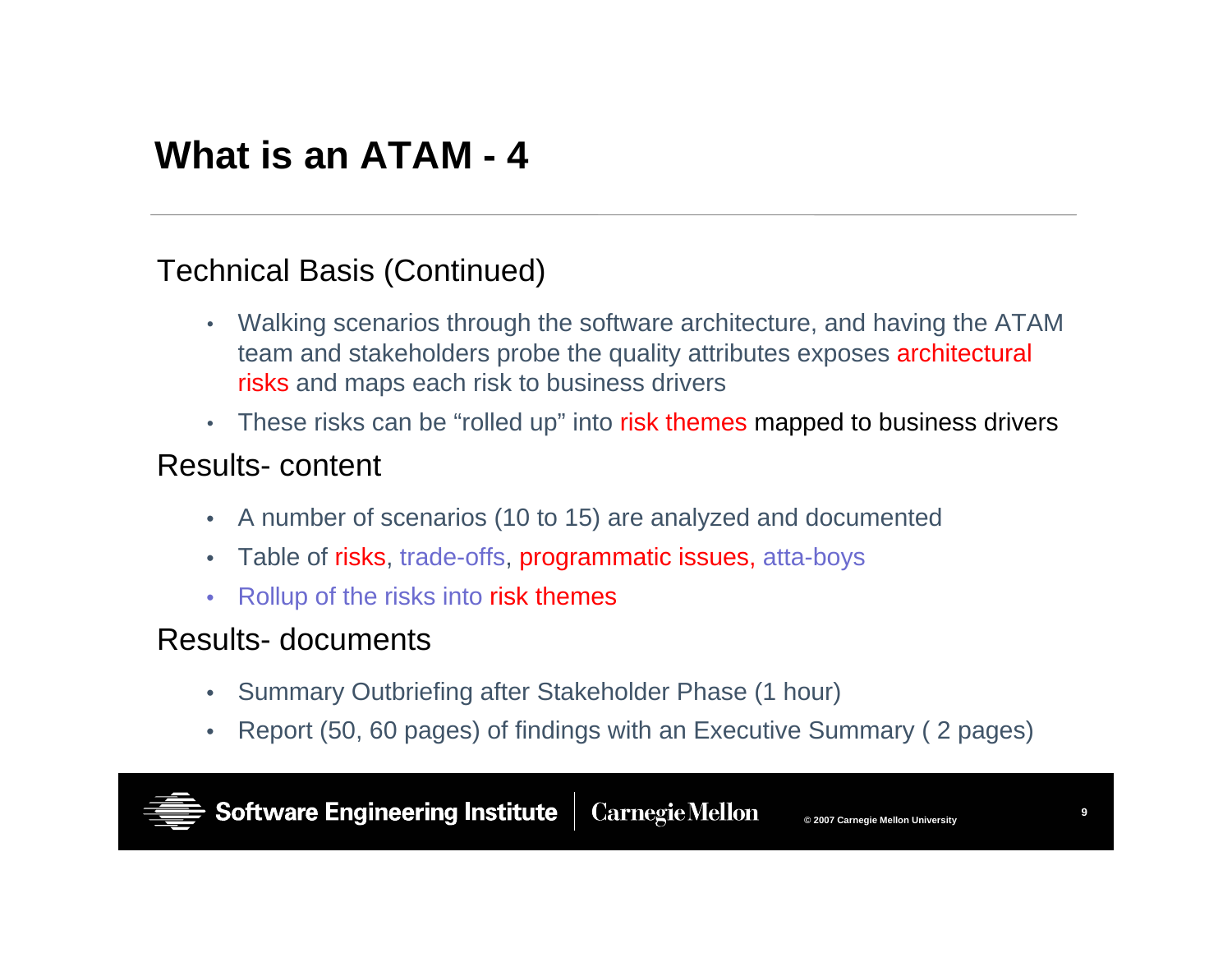# **Commonalties and Differences -1**

The System ATAM (including software) basically conforms to the ATAM process, technology, and results as follows

| <b>Process</b>   | <b>Actors</b>                                          | <b>System and Software Architects</b><br><b>Fast Tracking of subject matter experts (SME)</b><br><b>SM designers</b> |
|------------------|--------------------------------------------------------|----------------------------------------------------------------------------------------------------------------------|
|                  | <b>Phases</b>                                          | More careful scoping (what's in, what's out)                                                                         |
|                  | <b>Architecture</b>                                    | <b>Need system (block diagrams) and software</b><br>architecture views and white papers                              |
| <b>Technical</b> | Quality<br><b>Attributes</b>                           | A few additional QA (transportability, shake and bake,<br>force modularity, spectrum management)                     |
|                  | <b>Scenarios</b>                                       | Stress system aspects as well as software                                                                            |
|                  | Analysis                                               | Combination of system and software architects<br><b>System Architectural Approaches</b>                              |
| <b>Results</b>   | No differences in either the outbriefing or the report |                                                                                                                      |

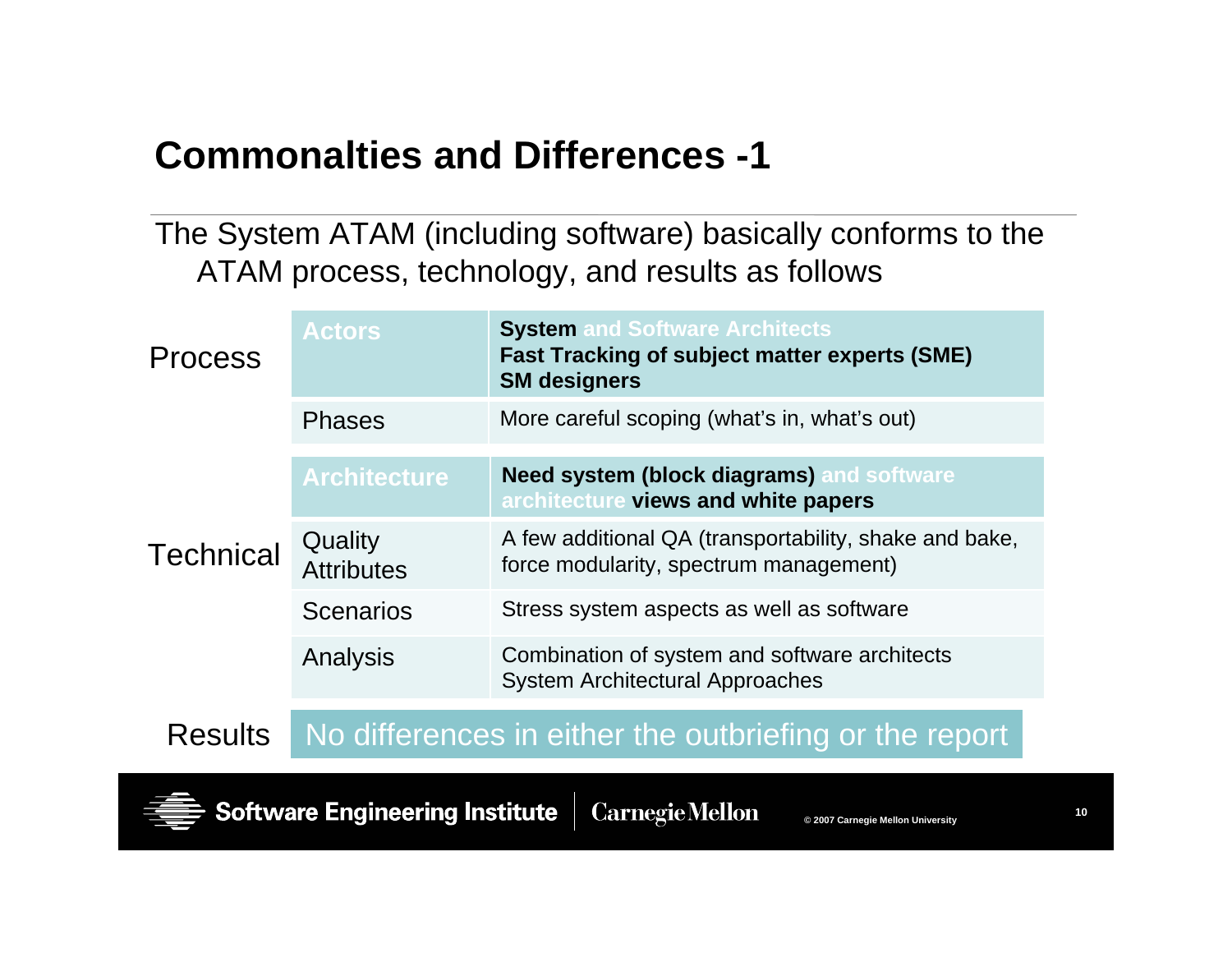### ATAM

- $\bullet$  Four 2 day courses providing the basic software architecture knowledge, including an ATAM team lead evaluator course
- •Have conducted numerous ATAMS
- •Have an ATAM Reference Guide for the team
- •Have extensive set of templates to assist the team in all activities
- •External organizations (commercial, DoD contractors) have qualified leads

### SySATAM

- •Have a process in-place for conducting SySATAMs
- •Still in piloting Phase- have conducted 2 SySATAMs
- •Have extensive set of templates to assist the team in all activities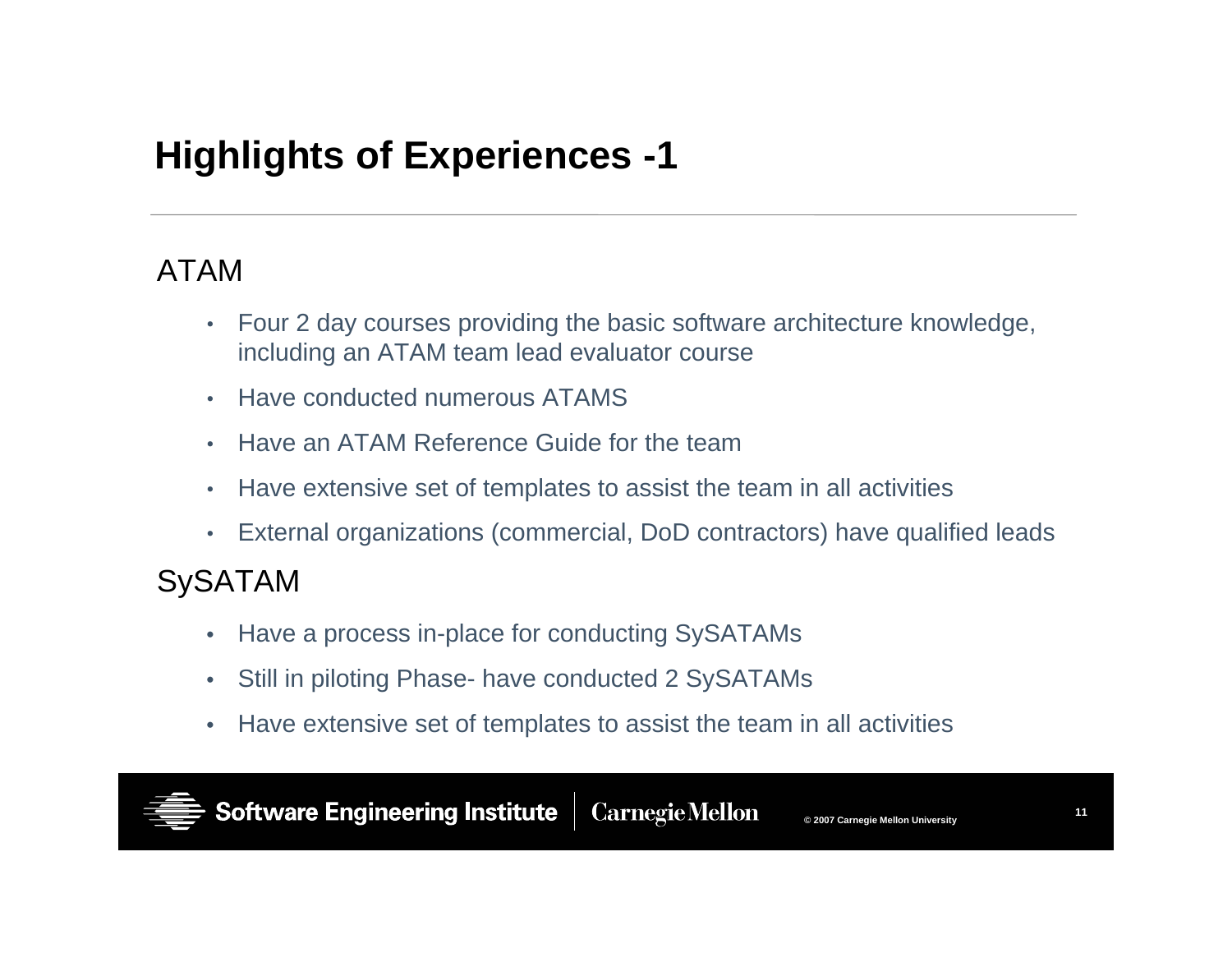### SME Experiences

- •On one system an Evaluation Team member was also an SME
- • On the other the SME was a seasoned Mechanical Engineer and a domain expert
	- Took the SME training
	- $-$  Evaluation team had to initially prompt the SME for risks.

### New Quality Attributes and associated risks

- •Force Modularity, Mobility, Spectrum Management
- •Logistics, installation, mechanical checks

### New Considerations

- •DoDAF operational views
- •experimental simulation and analysis results
- •white papers
- •Manual versus automated activities are more prevalent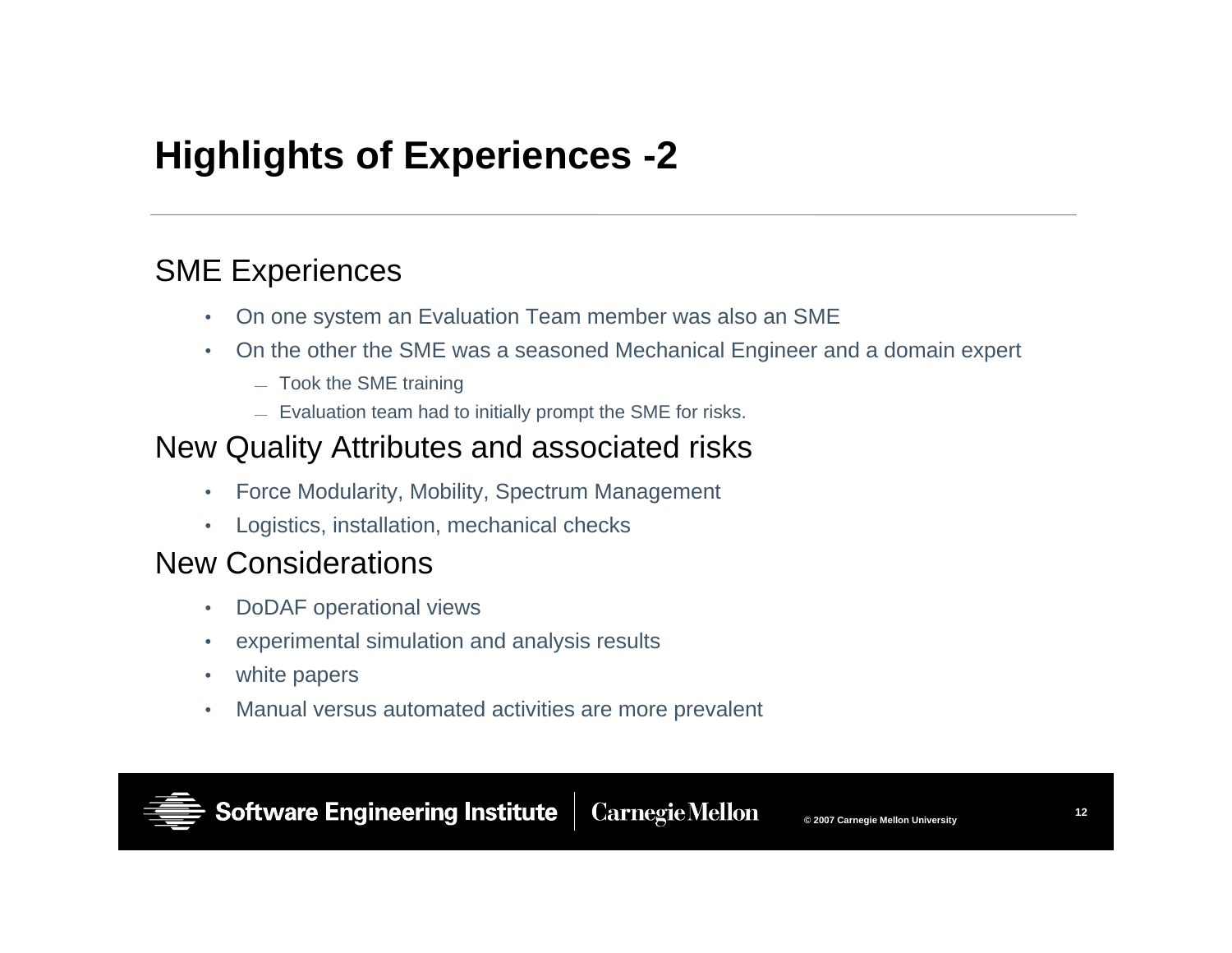#### Architectural Representations

 $\bullet$  System architecture documentation consists mainly of block diagrams and sequence diagrams and some DoDAF lower level views

### **Stakeholders**

- $\bullet$ System engineers tend to trump the software engineers
- • Good exercise for system and software arch and eng to get on the same page

### **Surprises**

•Preparation phase was easier than expected, scoping was straightforward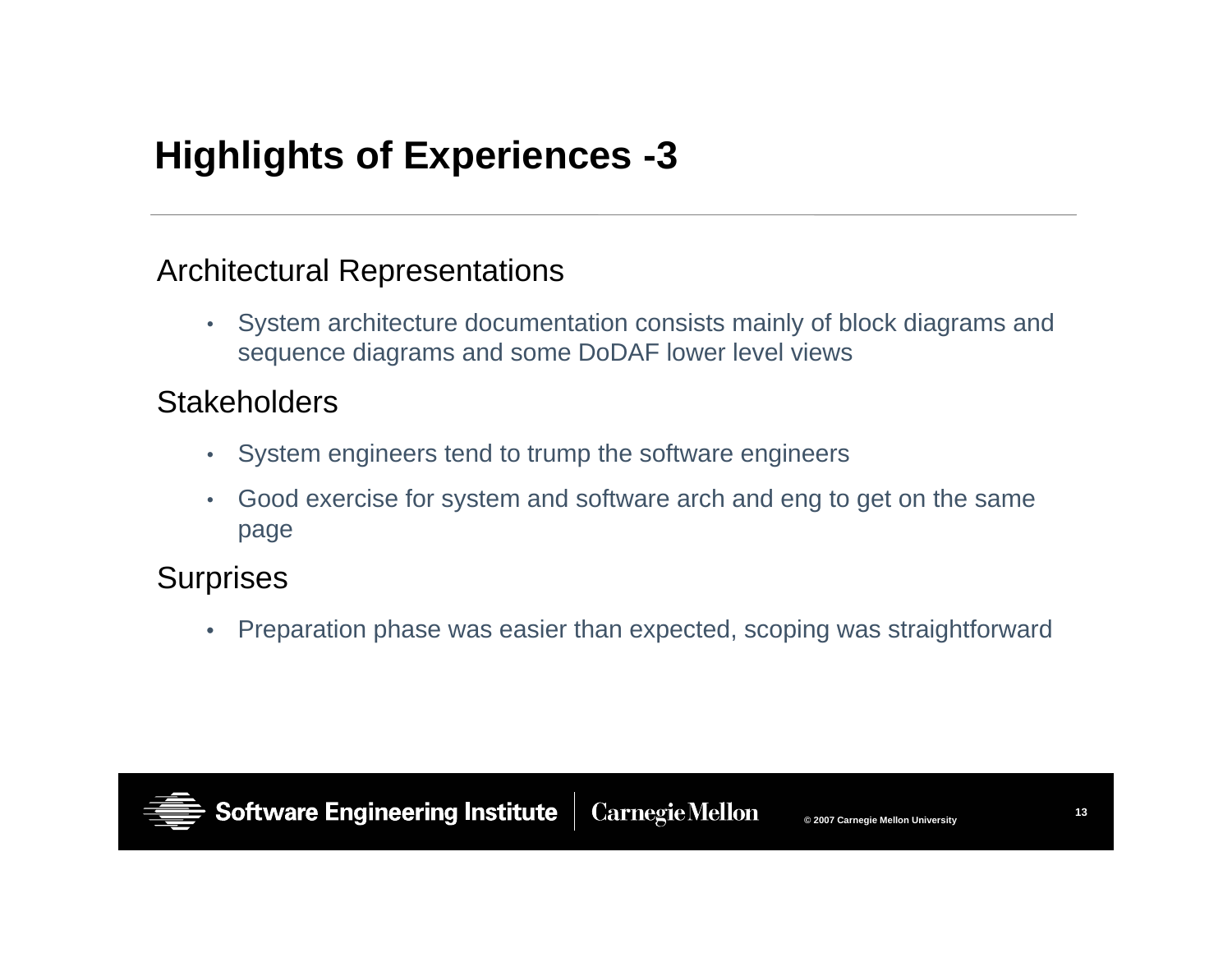### Typical Risk Themes

- There are a number of significant system engineering issues that require further analysis as a basis for architectural decision
- $\bullet$  CONOPS for Using Programs has not been updated/supplemented to take this system into effect
- $\bullet$  Architectural support for flexibility is powerful. However, without careful management of flexibility it could become overly complex and impose an unnecessary cognitive burden on users.
- •Approach to automate and reduce test time not thought out
- •Fault Tolerance approach needs to be developed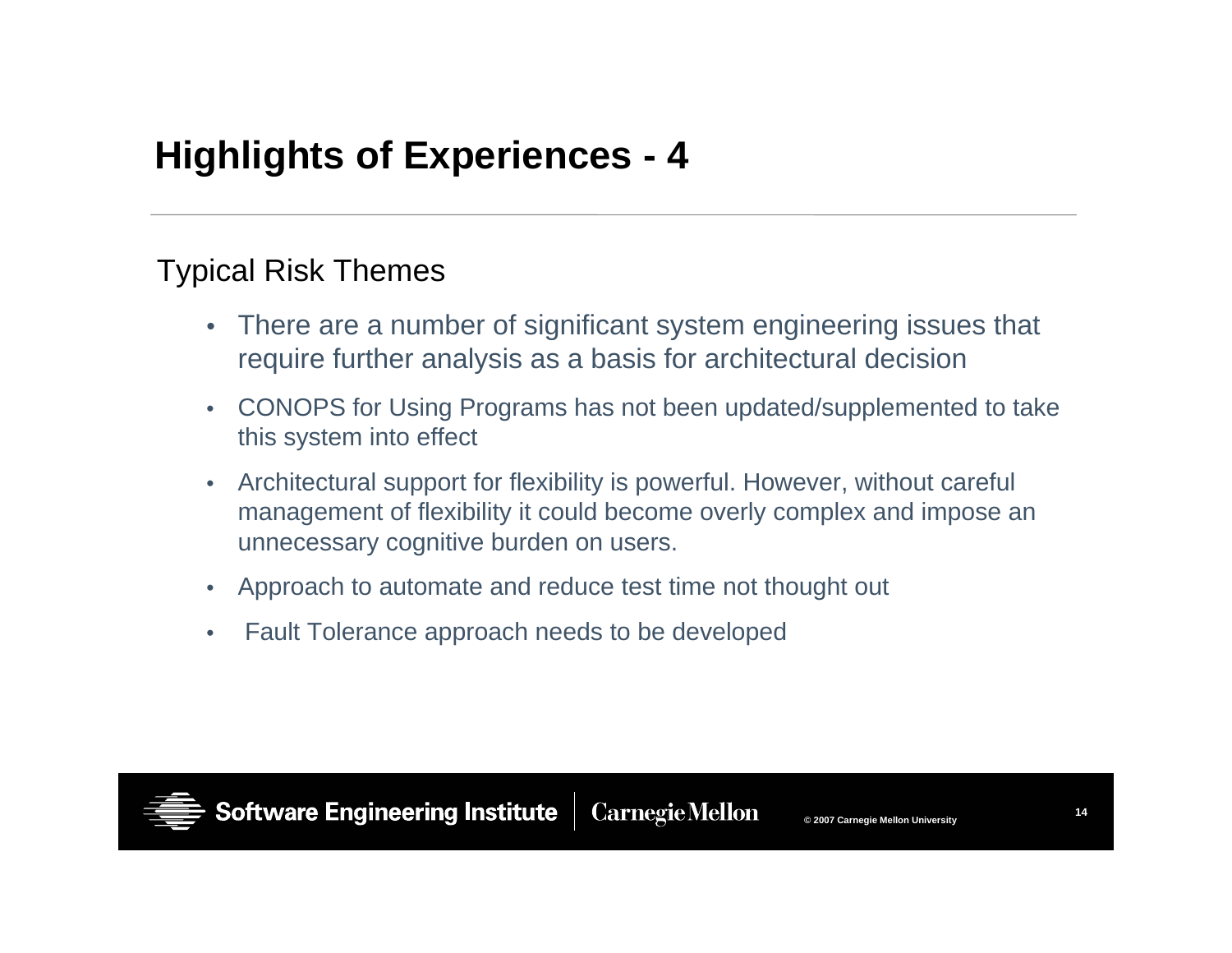# **Conceptual Flow of ATAM**



**Software Engineering Institute CarnegieMellon**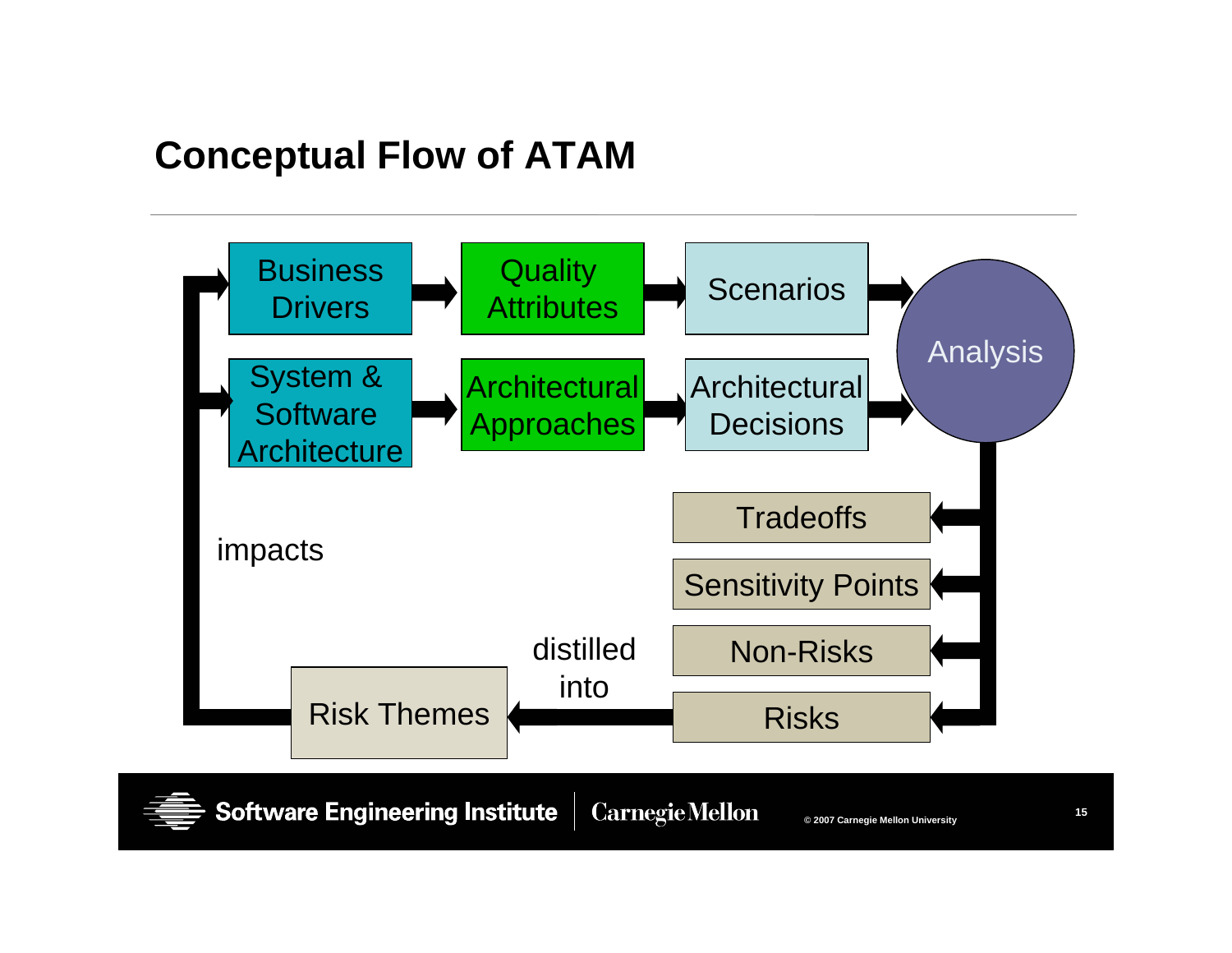# **Conclusion**

System ATAM is a natural extension to the ATAM

• Basic approach works just fine

SME is needed with functional/domain expertize

- Fast track training was effective
- Risk Themes identified areas to help the programs choose what to explore to firm up the architecture
	- •Both software and system risks were revealed

Have been too busy "doing" to develop lessons learned

• But need to do more pilots first